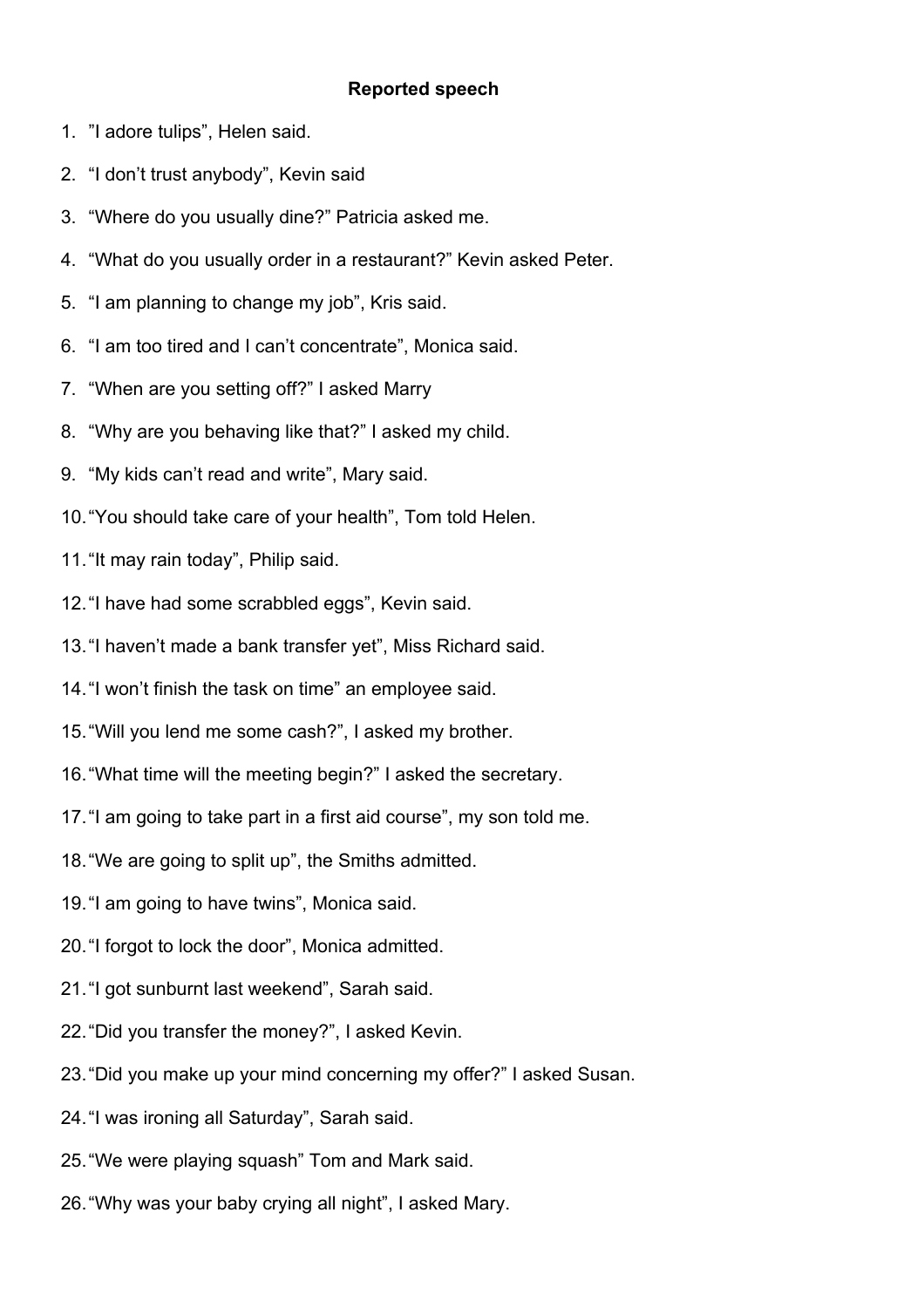1. "I adore tulips", Helen said.

2. "I don't trust anybody", Kevin said Kevin said that he didn't trust anybody.

Helen said that she adored tulips.

- 3. "Where do you usually dine?" Patricia asked me. Patricia asked me where I usually dined.
- 4. "What do you usually order in a restaurant?" Kevin asked Peter. Kevin asked Peter what he usually ordered in a restaurant.
- 5. "I am planning to change my job", Kris said. Kris said that he was going to change his job.
- 6. "I am too tired and I can't concentrate", Monica said.

Monica said that she was too tired and she couldn't concentrate.

- 7. "When are you setting off?" I asked Marry I asked Marry when she was setting off.
- 8. "Why are you behaving like that?" I asked my child. I asked my child why he/she was behaving like that.
- 9. "My kids can't read and write", Mary said.

Mary said that her kids couldn't read and write.

10."You should take care of your health", Tom told Helen.

Tom told Helen that she should take care of her health.

11."It may rain today", Philip said.

Philip said it might rain that day.

12."I have had some scrabbled eggs", Kevin said.

Kevin said that he had had some scrambled eggs.

13."I haven't made a bank transfer yet", Miss Richard said.

Miss Richard said that she hadn't made a bank transfer yet.